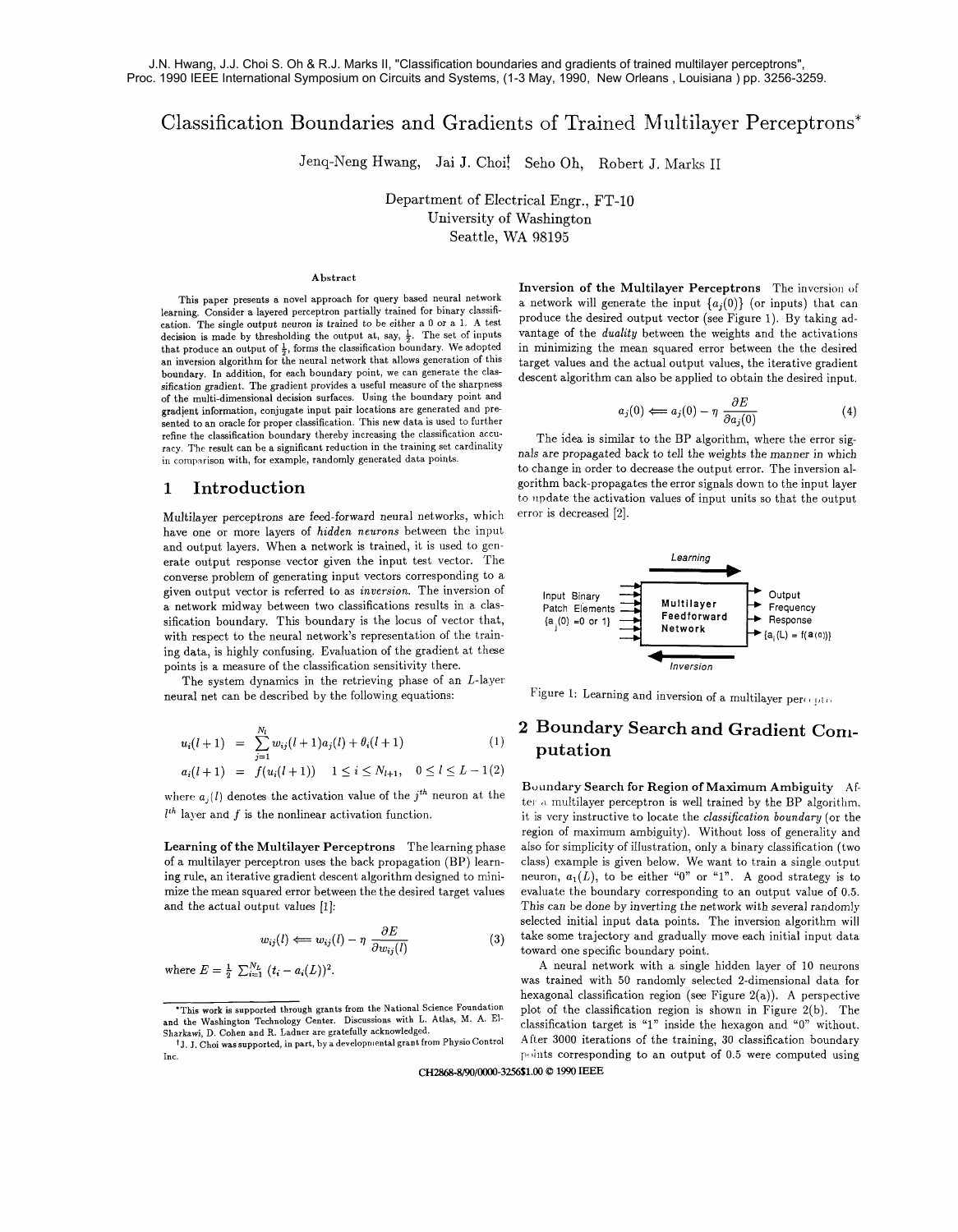the inversion algorithm (see Figure  $3(a)$ ). We would expect this boundary becomes closer to the target hexagon as the size of the training set increases (or sometimes the length of the training iteration increases). For classification of multiple classes, where each class (say, the  $k$ -th) is represented by the  $k$ -th output neuron, the boundary (or the region of maximum ambiguity) for the  $k$ -th class can be also located by searching the points (in the input space) which give rise to  $0.5$  activation value for the  $k$ -th output neuron regardless the values of other output neurons. To be marc specific, the E measure in Eq. **4** is computed based only on the square difference between the target value and actual value of k-th output neuron;

$$
E = \frac{1}{2} (t_k - a_k(L))^2.
$$



**Gradient Computation for Sensitivity of Functional Mapping** After the neural network is well trained, the functional mapping relationship between the input and output is established through the weights. For each point in the input space, we can compute the gradient,  $\rho_{kj}(L)$ , of each output neuron (e.g. the  $k$ -th), with respect to each input neuron (e.g. the j-th),. This gradient is a measure of the sensitivity of the functional mapping relationship. This gradient,

$$
\varrho_{kj}(L) = \frac{\partial a_k(L)}{\partial a_j(0)},
$$

can be recursively computed from

$$
\varrho_{ij}(l) = f'(u(l)) \sum_{k=1}^{N_{l-1}} w_{ik}(l) \varrho_{kj}(l-1), \quad 2 \le l \le L \tag{6}
$$

where the initial values are given as  $\rho_{ki}(1) = f'(u_k(1))w_{kj}(1)$ .

Figure 3(b) illustrates the magnitude of gradient of each inverted boundary point shown in Figure 3(a).



Figure 3: (a) 30 classification boundary points corresponding to an output of 0.5 were created. (b) The magnitude of gradient of each inverted boundary point.

#### 3 Applications to Query Learning

In many machine learning applications, the source of the training data can be modeled as an oracle. An oracle has the ability, when Figure 2: (a) A neural network for hexagonal classification region. presented with an example, to give a correct classification. A cost,<br>(b) A perspective plot of the classification region. however, is typically associated however, is typically associated with this query. The study of queries in classifier training paradigms is therefore a study of the manner in which oracles can provide the good classifier training data at low cost.

One method of query learning makes use of a partially trained classifier. The classifier locates points of confusion which the classifier has difficulty in classifying. These data points are then taken to the oracle for proper classification. The properly classified points are then introduced as additional training data for the classifier. The use of queries through systematic data generation mechanism can be viewed as an interactive learning. On the other hand, the use of only available (or randomly generated)  $(5)$  data, is a passive learning. If properly done, the use of queries can reduce the cost of data drastically from the case where examples are generated at random [3].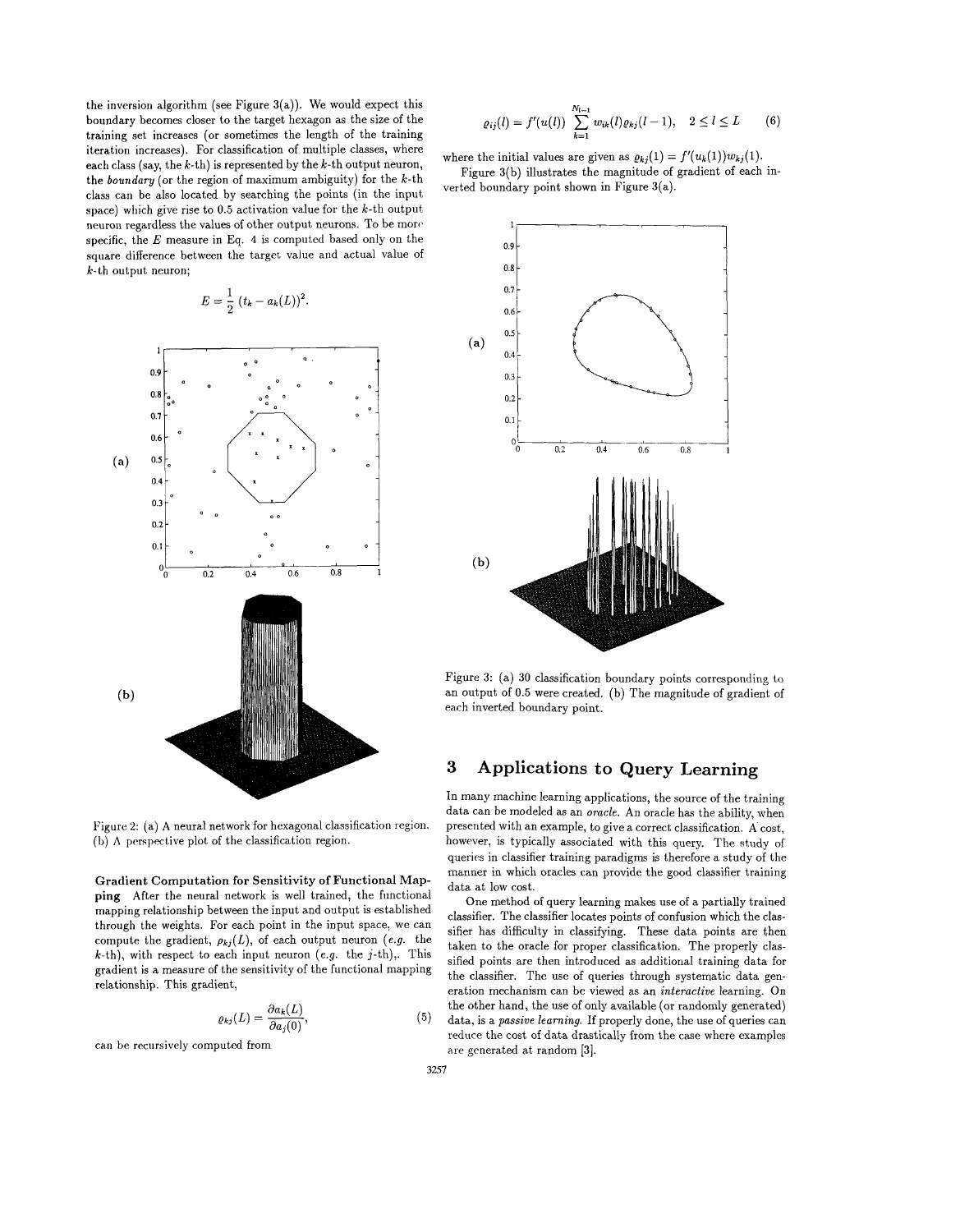The neural network hexagonal classification region example given in Figure 2(a) is again used for the query learning illustration. There are 50 randomly selected training data used for training. After 5000 iterations of the training, 57 classification boundary points corresponding to an output of 0.5 were created using the inversion algorithm and is shown in Figure  $4(a)$ . For each inverted boundary point, a conjugate training data pair based on the magnitude of gradient were also created (see Figure 4(b)). More specifically, two points lying on opposite sides of the line passing through the boundary point and perpendicular to the boundary surface are located, with their distances to the corresponding boundary point equal to  $1/|\varrho_{kj}(L)|$ . The motive behind the selection of this conjugate pair comes from the desire to sharpen the boundary between two distinct classes by narrowing the regions of ambiguity. The oracle will provide true classification (1 or 0) for those newly generated query points. If all three points (the boundary point as well as the conjugate pair) fall into the same class, we neglect the conjugate nair and keep only the boundary point as part of the new training data. Otherwise, we choose all three points to be part of training data. This results in a total of 137 newly generated training data, which will be used to retrain the network along with the originally randomly selected 50 data. Figure 5(a) shows the created conjugate pairs which have different classifications and the boundary points whose conjugate pairs are classified as the same classes. Figure 5(b) shows the dramatic improvement of this query learning. The result of query learning was much more favorably as compared with that of conventional learning based on purely randomly selected training data with the same data set cardinality (see Figure  $6(a)$ ) or even a larger size (500 points) of training data (see Figure 6(b)). This query learning has also been applied to real world power security problems, which involves the solution of a fairly complicated nonlinear programming problem [4]. It is shown that as the training size increases, the relative advantage of the query based system increases significantly.

### **References**

- [I] D. E. Rumelhart, G. E. Hinton, and R. J. Williams. Learning internal representations by error propagation. *Parallel Distributed Processing (PDP): Exploration in the Microstructure of Cognition (Vol. I),* Chapter 8, pages 318-362. MIT Press, Cambridge, Massachusetts, 1986.
- [2] A. Linden and J. Kindermann. Inversion of multilayer nets. In *Proc. Int71 Joint Conf. on Neural Networks,* I1 425-430, Washington D.C., June 1989.
- **[3]** D. Cohn, L. E. Atlas, R. Ladner, R. J. Marks 11, M. El-Sharkawi. M. Aggoune, and D. C. Parks. Training connectionist networks with queries and selective sampling. In *Advances in Areural Information Processing Systems,* Denver, November 1989.
- [4] J. N. Hwang, J. J. Choi, S. Oh, R. J. Marks 11. Query learning based on boundary search and gradient computation of trained multilayer perceptrons. Submitted to *Int'l Joint Conference on Neural Networks,* San Diego, June 1990.



Figure 4: (a) 57 Classification boundary points. (b) A conjugate training data pair based on gradient were created.